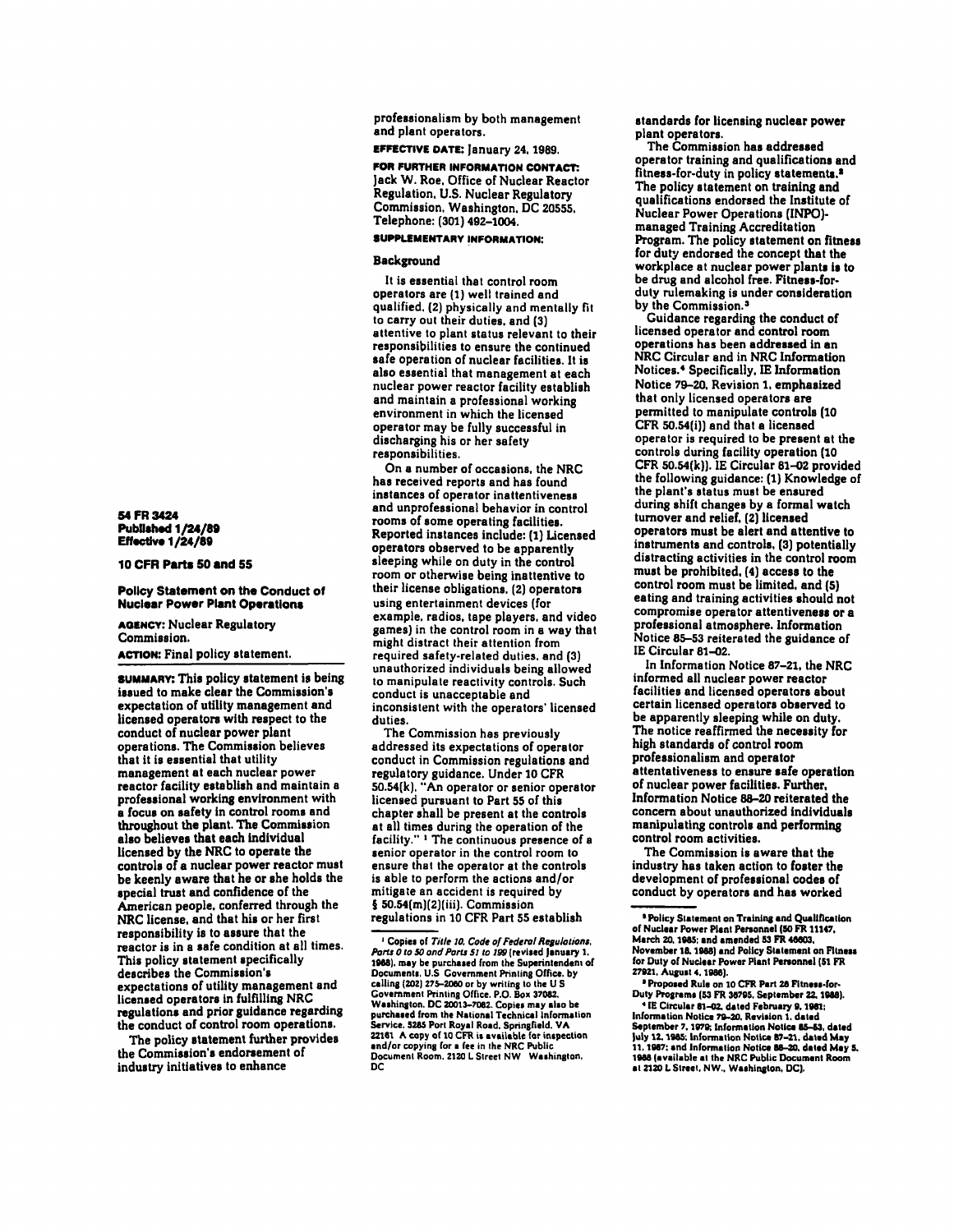toward establishing management principles for enhancing professionalism of nuclear personnel. The Commission believes that such an operator code of conduct developed by operators and supported by utility management can contribute to operator professionalism and commends the industry and especially the operators who contributed to these efforts. The Commission encourages and supports the prompt and effective implementation of these industry initiatives at each licensed power reactor.

The Commission has decided to issue this policy statement to help foster the development and maintenance of a safety culture at every facility licensed by the NRC. and to make clear lis expectations of utility management and licensed operators in fulfilling NRC regulations and prior guidance regarding the conduct of control room operations.

### Policy Statement

The Commission believes that the working environment provided for the conduct of operations at nuclear power facilities has a direct relationship to safety. Management has a duty and obligation to foster the development of a "safety culture" at each facility and to provide a professional working environment. in the control room and throughout the facility, that assures safe operations. Management must provide the leadership that nurtures and perpetuates the safety culture. In this context. the term "safety culture" is defined as follows:

The phrase 'safety culture' refers to a very general matter, the personal dedication and<br>accountability of all individuals engaged in any activity which has a bearing on the safety of nuclear power plants. The starting point for the necessary full attention to safety matters is with the senior management of all<br>organizations concerned. Policies are established and implemented which ensure correct practices, with the recognition that their importance lies not just in the practices themselves but also in the environment of safety consciousness which they create. Clear lines of responsibility and communication are established: sound procedures are developed; strict adherence to these procedures is demanded; internal reviews are performed of safety related activities; above all. staff training and education emphasize the reasons behind the safety practices established. together with the consequences for safety of shortfalls in<br>personal performance.

These matters are especially important for operating organizations and the staff directly engaged In plant operation. For the laller. at all levels, training emphasizes the<br>significance of their individual tasks from the standpoint of basic understanding and knowledge of the plant and the equipment al their command, with special emphasis on the reasons underlying safety limits and the<br>safety consequences of violations. Open attitudes are required in such staff to ensure that information relevant to plant safety is

freely communicated: when errors of practice are committed, their admission is particularly encouraged. By these means, an all pervading safety thinking is achieved. allowing an inherently questioning attitude, the prevention of complacency. a commitment to excellence, and the fostering of both personal accountability and corporate self-regulation in safety matters.<sup>8</sup>

Nuclear power plant operators have a professional responsibility to ensure that the facility is operated safely and within the requirements of the facility's license. including its technical specifications and the regulations and orders of the NRC Mechanical and electrical systems and components required for safety can and do fail. However. the automated safety features of the plant, together with the operator, can identify at an early stage degradation in plant systems that could affect reactor safety. The operator can take action to mitigate the situation. Therefore. nuclear power plant operators on each shift must have knowledge of those aspects of plant status relevant to their responsibilities, maintain their working environment free of distractions. and using all their senses, be alert to prevent or mitigate any operational problems. Each individual licensed by the NRC to operate the controls of a nuclear power reactor must be keenly aware that he or she holds the special trust and confidence of the American people, conferred through the NRC license, and assure that the reactor is in a safe condition at all times.

The following criteria reflect the Commission's expectations concerning rooms and licensed operators at nuclear reactors consistent with 10 CPR 50.54 and guidance provided in an NRC Circular and Information Notices:

-Conduct within the control room should always be professional and proper, reflecting a safety-minded approach to routine operations. The operator "at the controls" and the immediate supervisor must never relinquish their safety responsibilities<br>unless properly relieved, including a thorough turnover briefing, by a qualified operator.

-Activities within the control room should be performed with formality. Operator actions must be in accordance with approved procedures. Verbal communications should be clear and concise. Appropriate consideration should be given to the need for acknowledgment and verification of instructions received.

-The control room of a nuclear power plant. and in particular the area

"at the controls". must be secure from intrusion. Access should be strictly controlled by a designated authority; only authorized personnel should be permitted to be present in the control room: and regulatory restrictions concerning manipulation of the controls must be meticulously observed.

-The operator at the controls. and the immediate supervisor. must be continuously alert to plant conditions and ongoing activities affecting plant operations. including conditions external to the plant such as grid stability. meteorological conditions. and change in support equipment status: operational occurrences should be anticipated; alarms and off-normal conditions should be promptly responded to: and problems affecting reactor operations should be corrected in a timely fashion.

-Activities within the control room should be limited to those necessary for the safe operation of the plant. Management should provide the direction. facilities. and resources needed to accommodate activities not directly related to plant operations.

-Activities outside the control room with the potential to affect plant operations. such as on-line maintenance and surveillance, should be fully coordinated with the control room. Effective methods for communication with or notification of the operator at the controls should be established and maintained throughout each evolution.

-Written records of plant operations must be carefully prepared and maintained in accordance with requirements for such records and in sufficient detail to provide a full understanding of operationally significant matters.

-The working environment in the control room should be maintained to minimize distractions to the operators. Management should act to remove distractions that would interfere with the operator's ability to monitor the plant either audibly or visually. including work activities that are not related to the operator's immediate responsibility for safe plant operation. Consideration should be given to reducing environmental distractions such as lighted alarms that are not operationally significant. or alarms that signify normal operating conditions.

-Foreign objects and materials not necessary for plant operations. ongoing maintenance. or surveillance testing should be restricted from the area "at the controls" to preclude inadvertent actuation of the controls or contamination of control devices.

## Implementation of Policy

The Commission intends this Policy Statement to make clear the Commission's expectations and to

<sup>\*</sup> International Nuclear Safety Advisory Group (INSAC)-3. Basic Safety Principles for Nuclear Power Plants